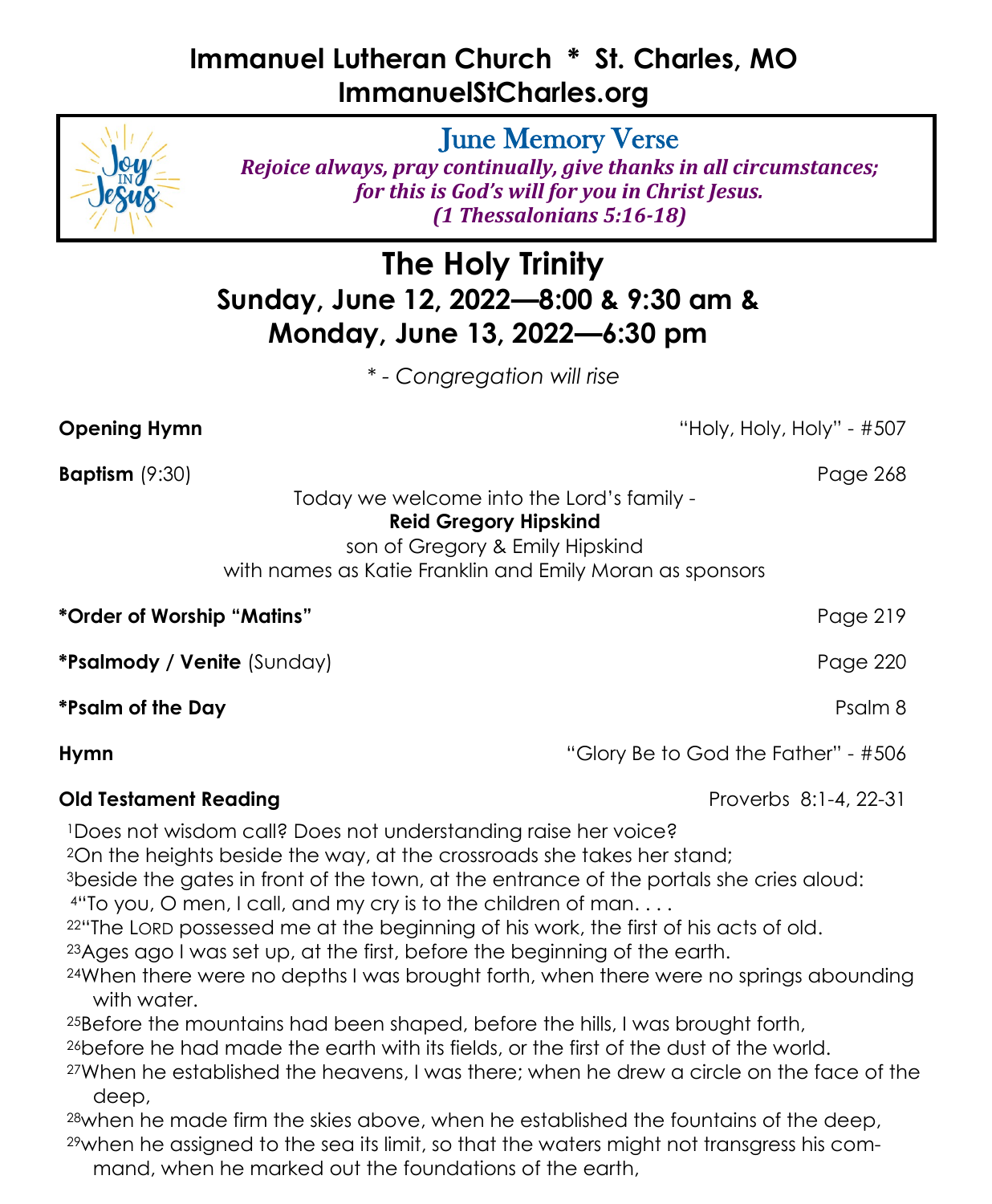30then I was beside him, like a master workman, and I was daily his delight, rejoicing before him always,

<sup>31</sup>rejoicing in his inhabited world and delighting in the children of man."

Response: O Lord, have mercy on us; **Thanks be to God.**

**Epistle** Acts 2:14a, 22-36

<sup>14</sup>Peter, standing with the eleven, lifted up his voice and addressed them,  $\ldots$  . <sup>22"</sup> Men of Israel, hear these words: Jesus of Nazareth, a man attested to you by God with mighty works and wonders and signs that God did through him in your midst, as you yourselves know— <sup>23</sup>this Jesus, delivered up according to the definite plan and foreknowledge of God, you crucified and killed by the hands of lawless men. 24God raised him up, loosing the pangs of death, because it was not possible for him to be held by it. <sup>25</sup>For David says concerning him,

"'I saw the Lord always before me, for he is at my right hand that I may not be shaken;

<sup>26</sup>therefore my heart was glad, and my tongue rejoiced; my flesh also will dwell in hope.

<sup>27</sup>For you will not abandon my soul to Hades, or let your Holy One see corruption.

<sup>28</sup>You have made known to me the paths of life; you will make me full of gladness with your presence.'

<sup>29</sup>"Brothers, I may say to you with confidence about the patriarch David that he both died and was buried, and his tomb is with us to this day. 30Being therefore a prophet, and knowing that God had sworn with an oath to him that he would set one of his descendants on his throne, 31he foresaw and spoke about the resurrection of the Christ, that he was not abandoned to Hades, nor did his flesh see corruption. 32This Jesus God raised up, and of that we all are witnesses. 33Being therefore exalted at the right hand of God, and having received from the Father the promise of the Holy Spirit, he has poured out this that you yourselves are seeing and hearing. 34For David did not ascend into the heavens, but he himself says,

"'The Lord said to my Lord, Sit at my right hand, 35 until I make your enemies your footstool.'

<sup>36</sup>Let all the house of Israel therefore know for certain that God has made him both Lord and Christ, this Jesus whom you crucified."

Response: O Lord, have mercy on us; **Thanks be to God.**

### **\*Holy Gospel** John 8:48-59

<sup>48</sup>The Jews answered [Jesus], "Are we not right in saying that you are a Samaritan and have a demon?" 49Jesus answered, "I do not have a demon, but I honor my Father, and you dishonor me. 50Yet I do not seek my own glory; there is One who seeks it, and he is the judge. 51Truly, truly, I say to you, if anyone keeps my word, he will never see death." 52The Jews said to him, "Now we know that you have a demon! Abraham died, as did the prophets, yet you say, 'If anyone keeps my word, he will never taste death.' 53Are you greater than our father Abraham, who died? And the prophets died! Who do you make yourself out to be?" 54Jesus answered, "If I glorify myself, my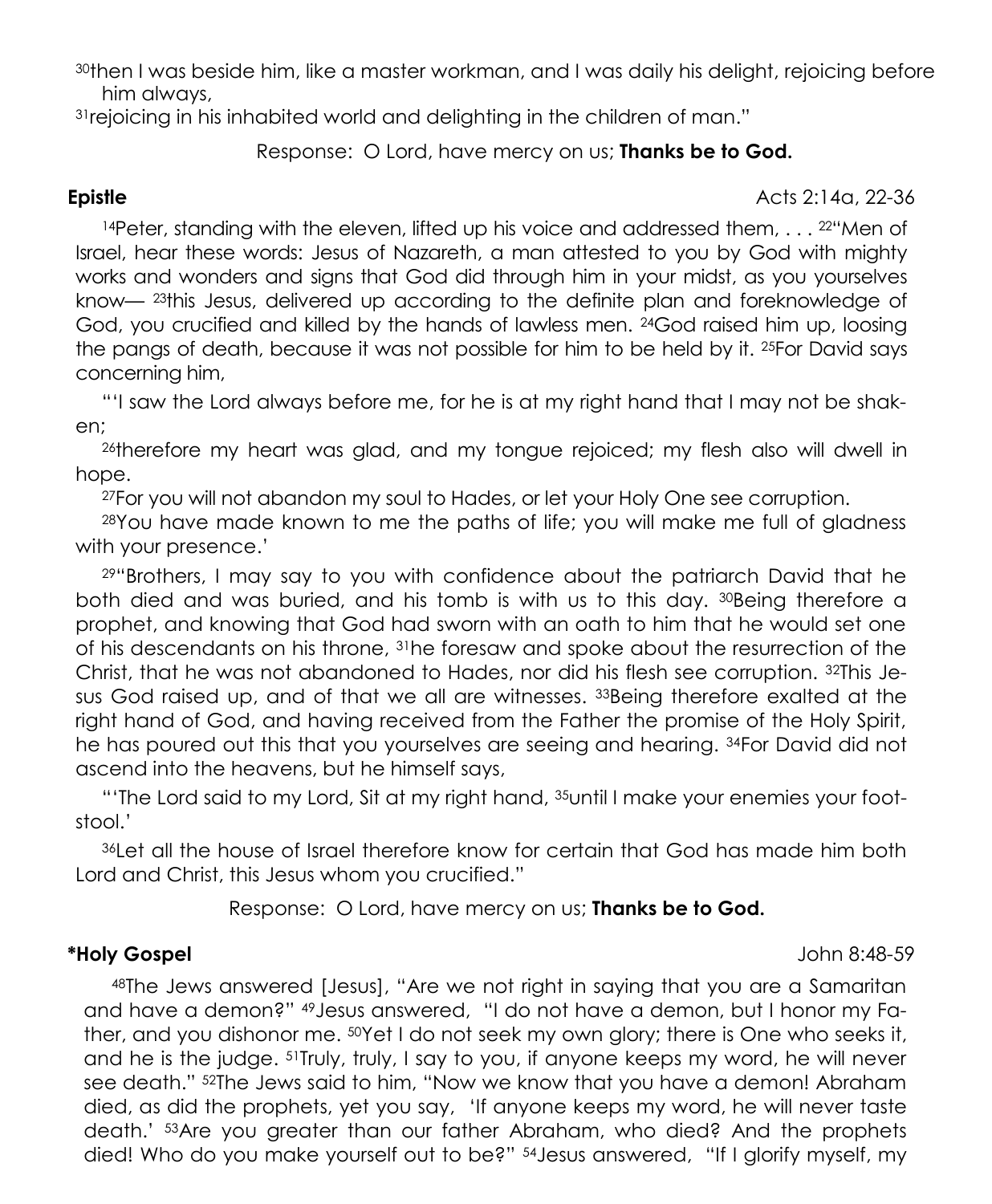glory is nothing. It is my Father who glorifies me, of whom you say, 'He is our God.' 55But you have not known him. I know him. If I were to say that I do not know him, I would be a liar like you, but I do know him and I keep his word. 56Your father Abraham rejoiced that he would see my day. He saw it and was glad." 57So the Jews said to him, "You are not yet fifty years old, and have you seen Abraham?" 58Jesus said to them, "Truly, truly, I say to you, before Abraham was, I am." 59So they picked up stones to throw at him, but Jesus hid himself and went out of the temple.

Response: O Lord, have mercy on us; **Thanks be to God.**

#### **\*Responsory** *(***Sung)** Page 221

Leader: Forever, O Lord, Your Word is firmly set in the heavens.

**People: Refrain: Lord, I love the habitation of Your house and the place where Your glory dwells.**

- Leader: Blessed are those who hear the Word of God and keep it. **Refrain**
- Leader: Glory be to the Father and to the Son and to the Holy Spirit. **Refrain**

### **Children's Message (8:00)**

| Hymn                             | "Come, Holy Ghost, Creator Blest" - #498 v. 1-2, 6-7 |
|----------------------------------|------------------------------------------------------|
| <b>Athanasian Creed</b>          | See back of bulletin                                 |
| Sermon                           | "Our Ultimate Trinity Identity" - Acts 2:32-33       |
| <i><b>*Canticle (Sunday)</b></i> | "We Praise You, O God" - Page 223                    |
| <b>Offering</b>                  |                                                      |
| *Offering Prayer                 |                                                      |
| *Kyrie                           | Page 227                                             |

### **\*Prayers**

 **Lord's Prayer** (8:00 & 6:30), **Collect of the Day**

### *Special Intercessions*

† The family of Chris Toomey (Dir. of People & Culture at Pathfinder Church in STL) who died on June 6th;

The family of Kayla Wapelhorst (new preschool teacher at ILS) at the death of Jeff Willbrand on June 7th;

The family of Miles Anderson at the death of his mother.

- † Reid Gregory Hipskind who is being welcomed into God's family this weekend through Holy Baptism.
- † Don & Michelle Schmitt who will celebrate their 30th wedding anniversary on June 13th.
- † Mildred Philipps who will celebrate her 94th birthday on June 16th.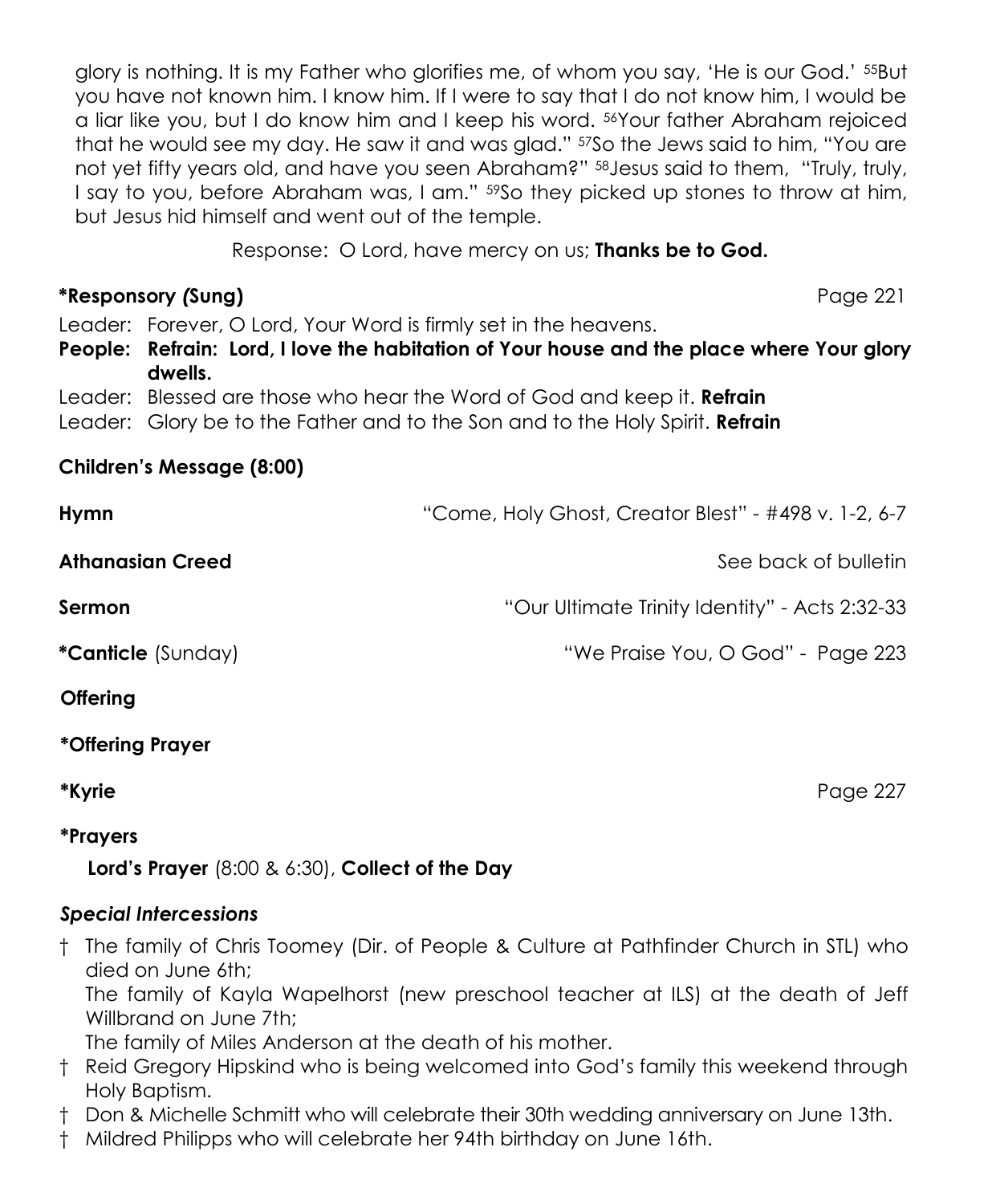- † For Christ's help and hope for those fighting cancer: *(please notify the Church Office of updates for long-term cancer patients and we will gladly include them in our prayers)* Marianne Adolf, Tim Aubuchon, Henry Bauer, Michael Boyles, Claire Brown, Dr. Jim Bryant, Jodi Lombardo Bubenzer, Lonna Cook, Darrell Crawford, Sandy Curry, Ronald Davis, Teresa Doer, Joni Duncan, Glenn Erschen, Donna Feise, Paige Fosher, David Gabrhel, Christopher Goodman, Doris Gregory, Dorothy Hallemeier, Amber Hellstrand, Bill Herman, Bob Hodson, Terri Joseph, James Kayser, Jeanette Koechner, Mitch Konrad, Pat Leezer, CJ Lindner, Angie Luetkenhaus, Susan Miller, Ruth Nolle, Mary Ellen Pratt, Gary Rice, Shirley Rose, Rev. Mike Schempf, Marilyn Sprung, Julie Stevens, Dale Stivison, Nicole Taylor, Frank Thompson, Brandy Thoroughman, Richard Toedebusch, Dale White, Randy Ziegler; *new additions:* Meagan Rouland (wife of Pastor Mark Rouland of Zion Harvester), Jim Atkinson (relative of Susan Porter)
- † Matthew Smith (father of Jamelle Johnson) who is in ICU.
- † Ernest Dempsey (father of Ann Lersch) who had a stroke.
- † Hospitalized this past week: Sandy Greiwe, Gary Stivison, Corinne Graham

| <i><b>*Collect for Grace</b></i> | Page 228                  |
|----------------------------------|---------------------------|
| *Benedicamus, Benediction        | Page 228                  |
| <i><b>*Closing Hymn</b></i>      | "Father Most Holy" - #504 |

#### **Participants**

| <b>Children's Message manufacture and Children's Message manufacture (8:00)</b> |
|---------------------------------------------------------------------------------|
|                                                                                 |
|                                                                                 |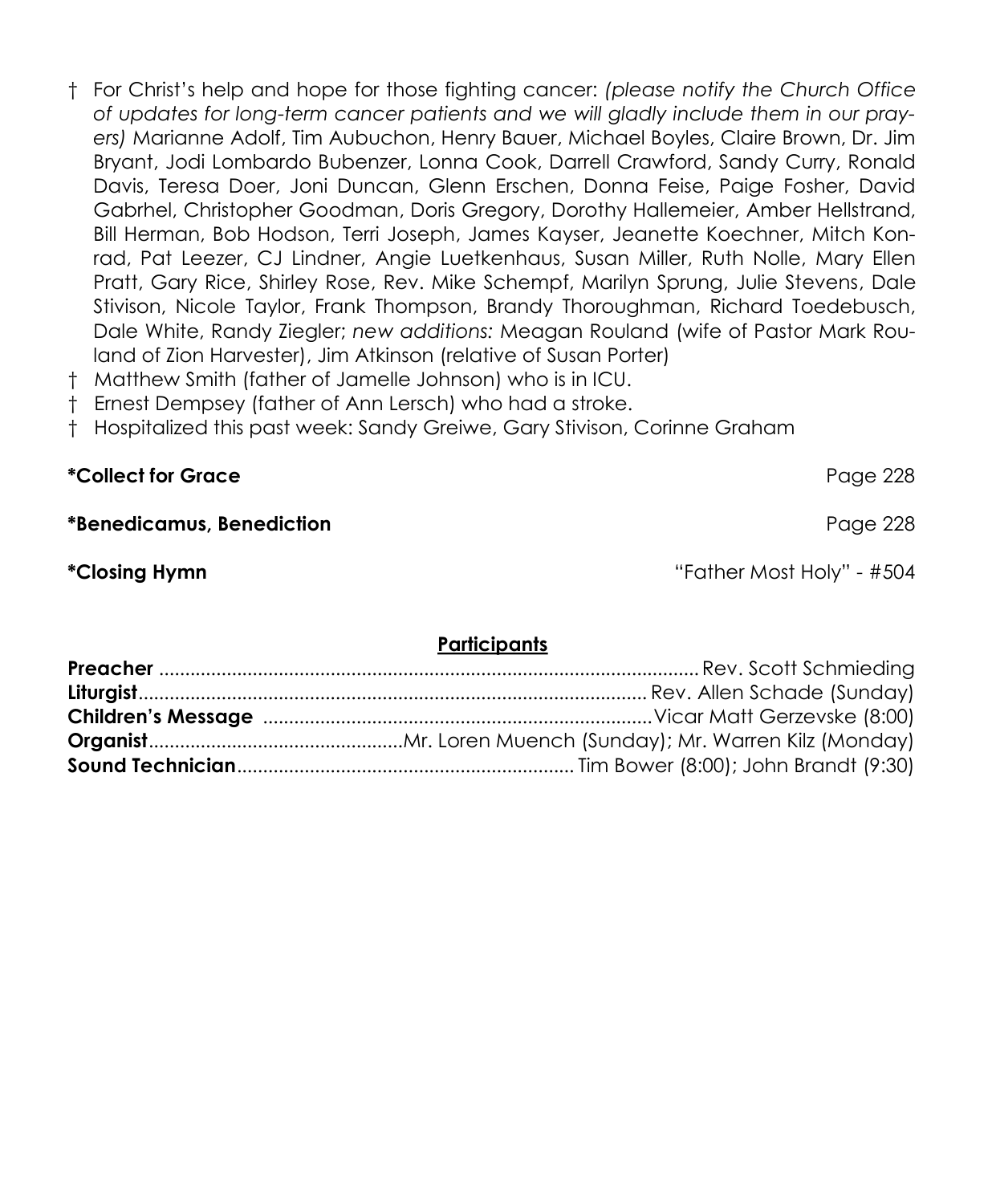

- [ Whoever desires to be saved must, above all, hold the catholic faith.
- Whoever does not keep it whole and undefiled will without doubt perish eternally.
- $\mathbf{L}$ And the catholic faith is this.
- **G** that we worship one God in Trinity and Trinity in Unity, neither confusing the persons nor dividing the substance.
- $\mathbf{L}$ For the Father is one person, the Son is another, and the Holy Spirit is another.
- **But the Godhead of the Father and of the Son and of the Holy** Spirit is one: the glory equal, the majesty coeternal.
- $\Box$ Such as the Father is, such is the Son, and such is the Holy Spirit:
- **G** the Father uncreated, the Son uncreated, the Holy Spirit uncreated;
- $\boxed{\mathbf{L}}$ the Father infinite, the Son infinite, the Holy Spirit infinite;
- C the Father eternal, the Son eternal, the Holy Spirit eternal.
- $\Box$ And yet there are not three Eternals, but one Eternal,
- **G** just as there are not three Uncreated or three Infinites, but one **Uncreated and one Infinite.**
- $\Box$  In the same way, the Father is almighty, the Son almighty, the Holy Spirit almighty;
- and yet there are not three Almighties, but one Almighty.
- $\mathbf{L}$ So the Father is God, the Son is God, the Holy Spirit is God;
- and yet there are not three Gods, but one God. G
- $\mathbf{L}$ So the Father is Lord, the Son is Lord, the Holy Spirit is Lord;
- G and yet there are not three Lords, but one Lord.
- $\boxed{\mathbf{L}}$ Just as we are compelled by the Christian truth to acknowledge each distinct person as God and Lord, so also are we prohibited by the catholic religion to say that there are three Gods or Lords.
- The Father is not made nor created nor begotten by anyone.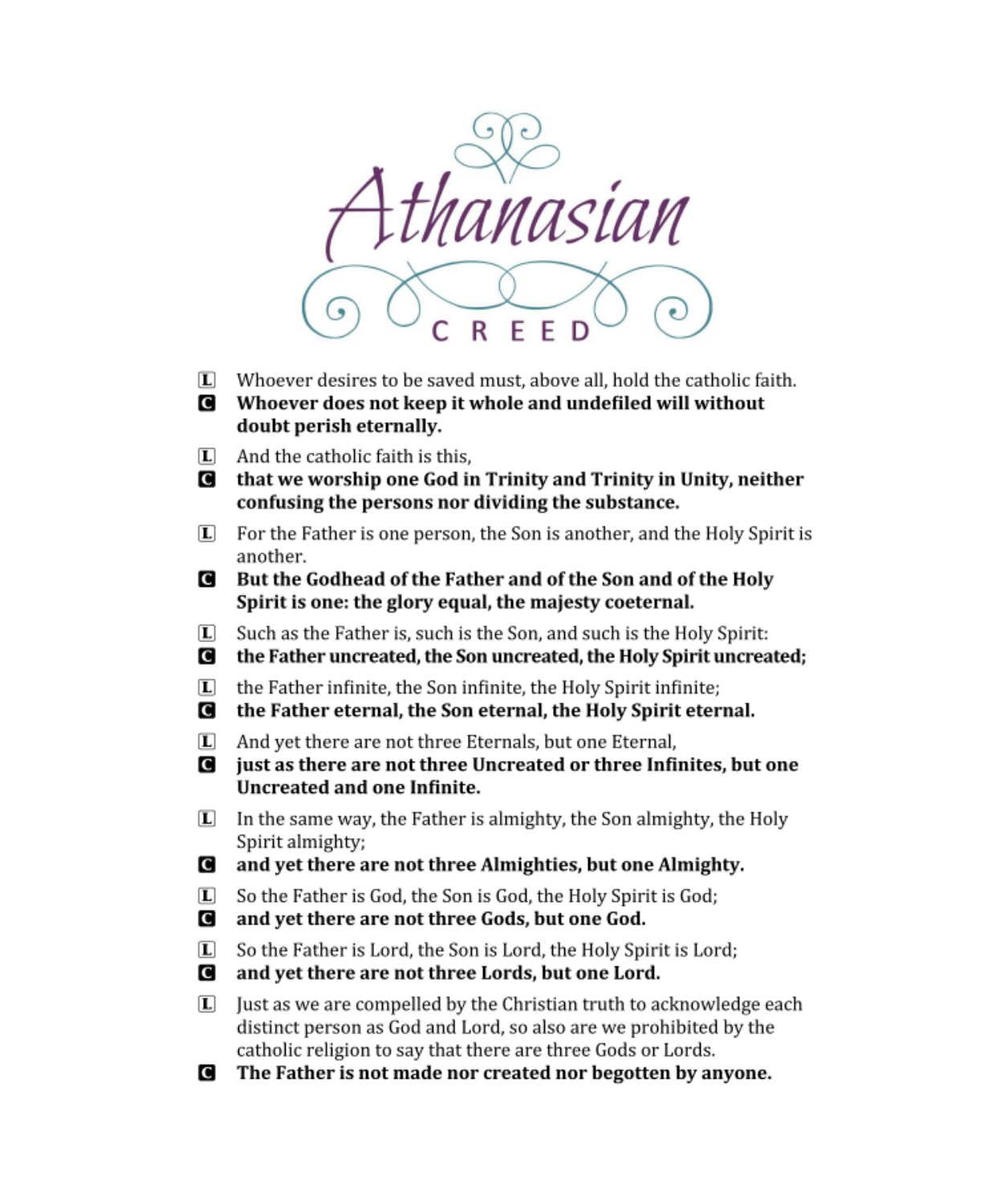- $\Box$  The Son is neither made nor created, but begotten of the Father alone.
- **G** The Holy Spirit is of the Father and of the Son, neither made nor created nor begotten, but proceeding.
- [L] Thus, there is one Father, not three Fathers; one Son, not three Sons; one Holy Spirit, not three Holy Spirits.
- **And in this Trinity none is before or after another; none is** greater or less than another;
- $\mathbf{L}$  but the whole three persons are coeternal with each other and coequal, so that in all things, as has been stated above, the Trinity in Unity and Unity in Trinity is to be worshiped.
- **C** Therefore, whoever desires to be saved must think thus about the Trinity.
- $\mathbb{L}$  But it is also necessary for everlasting salvation that one faithfully believe the incarnation of our Lord Jesus Christ.
- Therefore, it is the right faith that we believe and confess that our Lord Jesus Christ, the Son of God, is at the same time both God and man.
- $\Box$  He is God, begotten from the substance of the Father before all ages; and He is man, born from the substance of His mother in this age:
- **C** perfect God and perfect man, composed of a rational soul and
- $\Box$  equal to the Father with respect to His divinity, less than the Father with respect to His humanity.
- Although He is God and man, He is not two, but one Christ:
- $\Box$  one, however, not by the conversion of the divinity into flesh, but by the assumption of the humanity into God;
- **G** one altogether, not by confusion of substance, but by unity of person.
- $\Box$  For as the rational soul and flesh is one man, so God and man is one Christ.
- **I** who suffered for our salvation, descended into hell, rose again the third day from the dead,
- $\boxed{\mathbf{L}}$ ascended into heaven, and is seated at the right hand of the Father, God Almighty, from whence He will come to judge the living and the dead.
- At His coming all people will rise again with their bodies and give an account concerning their own deeds.
- $\boxed{\mathbf{L}}$  And those who have done good will enter into eternal life, and those who have done evil into eternal fire.
- **G** This is the catholic faith; whoever does not believe it faithfully and firmly cannot be saved.